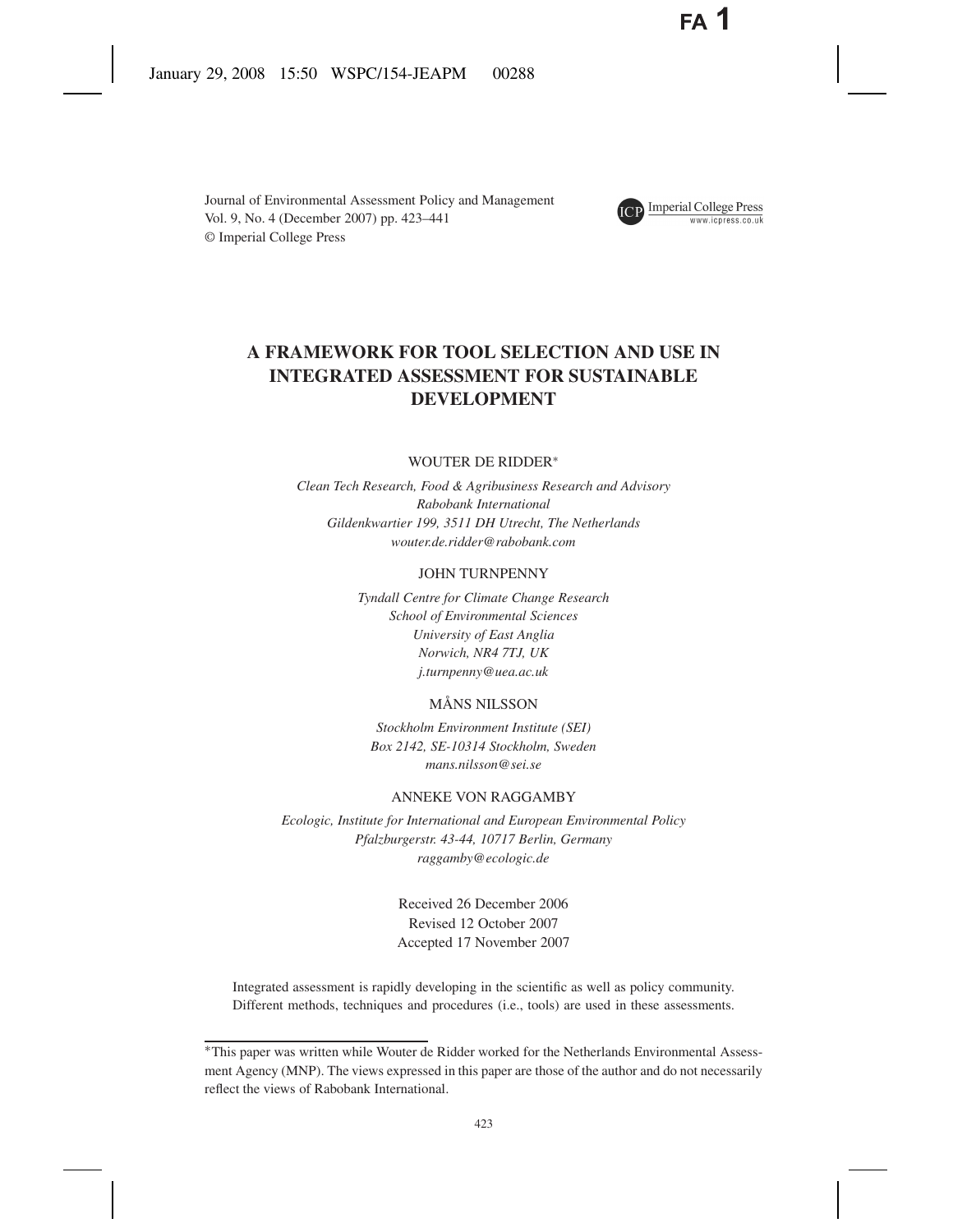Often, the choice for using certain tools in an assessment is not well founded. This paper presents a framework that scientifically underpins the role of, and thus choice for, tools within an integrated assessment. The framework identifies four phases in an integrated assessment, which are derived from the complementarities between various forms of integrated assessments. Tasks have to be done within each of the four phases. Seven types of tools with similar characteristics are matched to those tasks. The tool framework is a theoretical construct, developed whilst keeping in mind perceptions and suggestions from eventual users. It is a first step in the development of an overarching framework for finding appropriate tools for different tasks in an assessment, and justifying the use of those tools.

*Keywords*: Sustainability assessment; tools; integrated assessment; framework; EU.

## **Introduction**

Integrated assessment is rapidly spreading as a practice at different levels of governance. Across the world, these are seen as necessary procedures to improve and inform decision making at policy, programme or project levels with empirical knowledge. However, the actual practice of integrated assessments has been subject to critiques. It appears that assessments of different types have not been able to deliver on the many hopes attached to it.<sup>1</sup> At the same time, sustainable development has emerged in many jurisdictions as not only a high political priority (e.g., United Nations, 2002; CEC, 2001; Council of the European Union, 2006) but a mighty intellectual challenge (e.g., Kates *et al.*, 2001; O'Riordan, 2004).

Sustainability assessment, a specific form of integrated assessment, is "a range of processes that all have as their broad aim the integration of sustainability concepts into decision-making" (Pope, 2006). Overlapping and conflicting priorities, value systems and complexities of interlinked systems and sectors make planning and analysis for more sustainable policies a difficult and complex issue. The subject was extensively covered in a special issue of this Journal (Vol. 8, No. 3, September 2006), and included discussion of theoretical principles for sustainability assessment (Gibson, 2006) and institutional and governance aspects (Pope and Grace, 2006).

In this paper we build on the framing contributions with respect to sustainability assessment by focusing on the tools, methods and procedures which are, or potentially can be, used within an assessment. A common problem identified in literature is the lack of guidance on what tools can be used. Frequently, guideline documents provide the necessary procedural steps, checklists and matrices but remarkably little actual methodological and analytical guidance (e.g., CEC, 2002b, 2005).

<sup>&</sup>lt;sup>1</sup>See, for example, Wood et al., 1996; ECP, 2001; Mandelkern, 2001; Stinchcombe and Gibson, 2001; CEC, 2002a; CEC, 2003; Cashmore *et al.*, 2004; CEC, 2004; ECP, 2004; Lee and Kirkpatrick, 2004; Wilkinson *et al.*, 2004; Canelas *et al.*, 2005; Christensen *et al.*, 2005; Adelle *et al.*, 2006; Ballantine and Devonald, 2006; EEAC, 2006; Lee and Kirkpatrick, 2006; National Audit Office, 2006.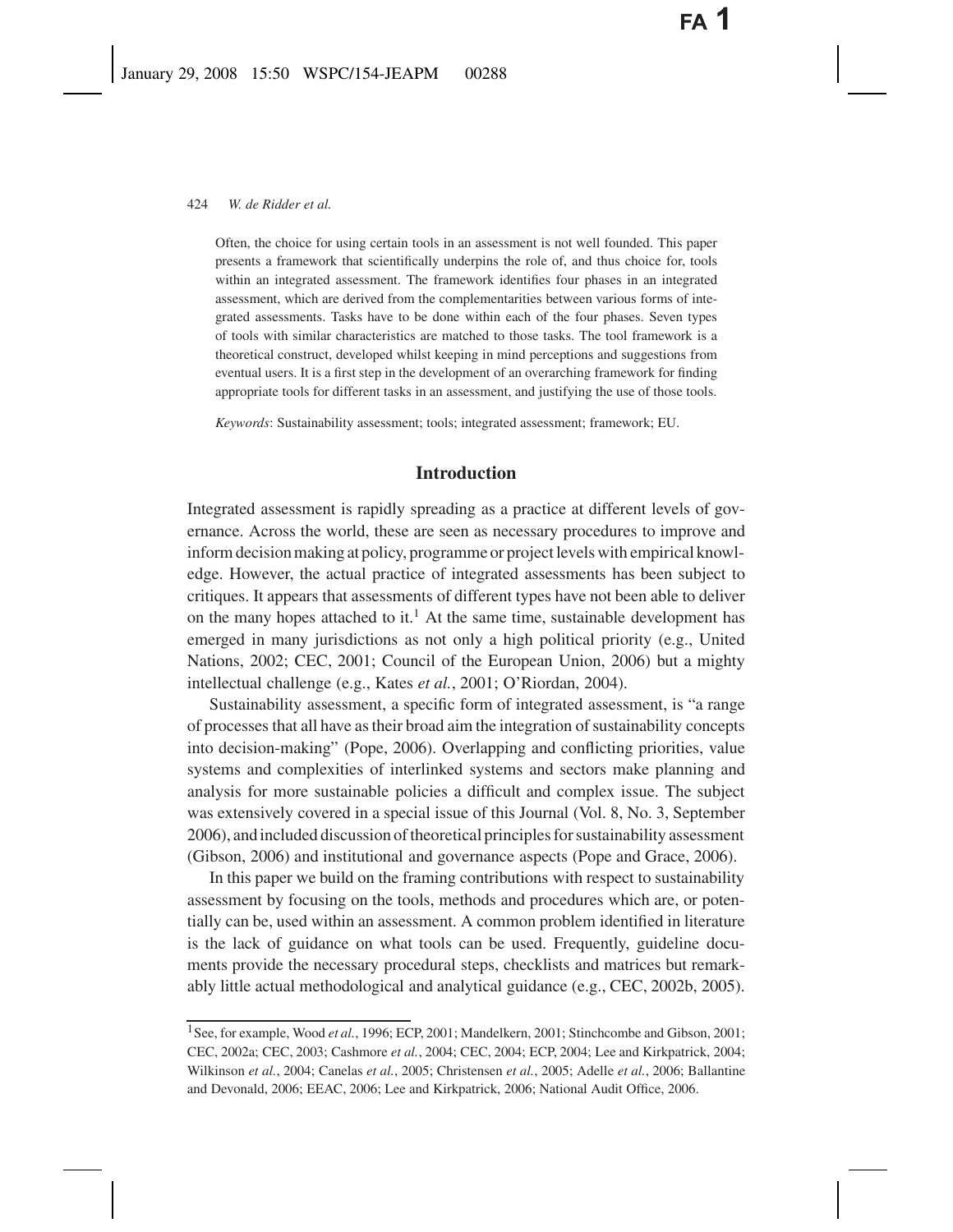The research on how to organize and deploy tools and methodologies in assessments is still in its infancy (Wrisberg *et al.*, 2002; Nilsson *et al.*, 2005; Lee, 2006).

The purpose of this paper is to present a generic framework which scientifically underpins the selection and the role of tools in all kinds of integrated assessment for sustainable development. The framework is intended to help those carrying out or commissioning an integrated assessment, explaining why certain tools are (or are not) useful in different parts of assessments. In order to ensure that the framework can actually be used in practice, it has been developed to support in particular the Impact Assessment  $(IA<sup>2</sup>)$  procedure that is in use by the European Commission since 2003 (CEC, 2002a).

This paper first discusses the current IA system used in the European Commission, followed by a summary account of its main weaknesses in practice, as identified in numerous reviews over the past five years. We then present the tasks which are generally to be done in an integrated assessment, and the range of tools available to support these tasks. Based on this, we present the basic elements of the "tool framework", followed by a discussion of the framework and its usefulness for understanding and underpinning tool use in integrated assessments.

In this paper, integrated assessment for sustainable development, or indeed sustainability assessment, is a broad notion that in principle can cover any type of assessment, as long as some "form" of integration occurs (e.g., Scrase and Sheate, 2002), some link to decision-making exists and some aspects relevant for sustainable development are being considered. Rather than entering the discussion on the precise definition of sustainability assessment, or indeed integrated assessment, we refer the reader to the aforementioned special issue, and focus on the use of tools in any kind of integrated assessment. The term "tool" in this paper has been chosen as a collective term and refers to all kinds of methods, techniques and procedures that are developed and intended to play an instrumental role in an assessment. Examples include model tools, cost-benefit analysis tools, tools for organising participation, and tools that frame an entire integrated assessment, such as the aforementioned IA procedure.

## **Impact Assessment in the European Commission**

The European Commission's IA procedure (CEC, 2002b; 2005) was introduced in 2003. The IA procedure aimed to ensure compliance of new legislation with the subsidiarity and proportionality principles, to improve the quality of regulation, and to ensure that all major policy proposals are assessed on their potential economic,

 $2$ Note that in this paper we use the abbreviation IA to refer specifically to the EU Impact Assessment system rather than to "integrated assessment".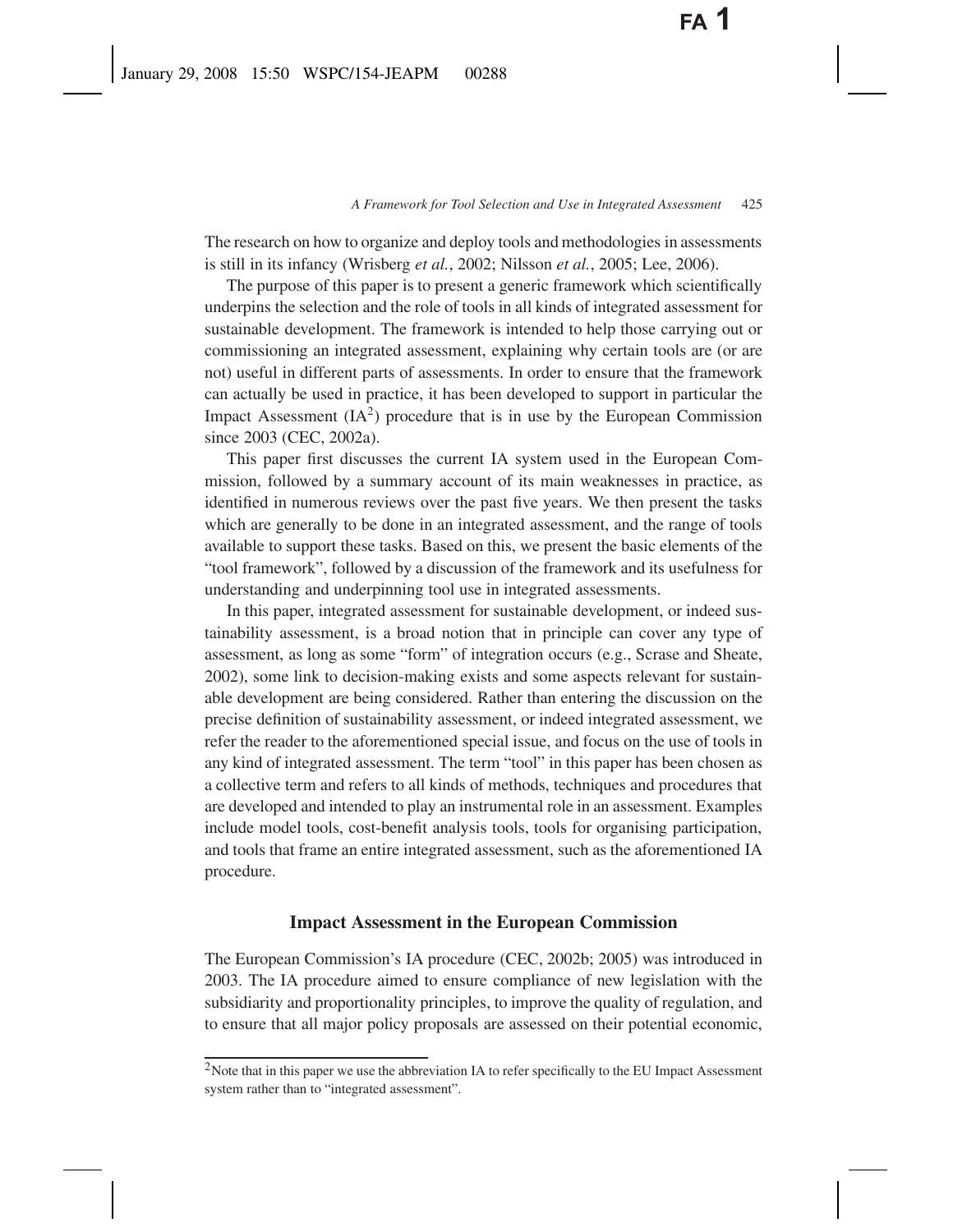social and environmental consequences. IAs are developed by the operational Units (i.e., those responsible for developing a policy proposal), with help from the Commission's Secretariat-General, the architects of the system). Policy proposals, with the IA statement (or report) attached to it, are then sent for Inter-Service Consultation and passed through to the European Parliament and Council of Ministers. Following the Inter-institutional agreement on better law making,<sup>3</sup> Parliament and Council may also "have impact assessments carried out prior to the adoption of any substantive amendment". All IAs are published on the Internet, including the lists of stakeholders consulted and in some cases a collation of their submissions.4

## **The impact assessment procedure**

At the time of its introduction the procedure knew two stages (CEC, 2002b). All new policy proposals from the European Commission go through the first stage, which gives an overview of the identified problem, policy options and sectors affected. On the basis of this so-called "preliminary assessment" the Commission could decide to carry out an "extended impact assessment" (the second stage). The impact assessment system was slightly revised in 2004, i.e., simplified. As of 2005, "impact assessments will be conducted on all major policy-defining documents and all legislative proposals listed in the Commission's legislative and work programme" (CEC, 2004, p. 6). As a result, the preliminary impact assessment is replaced by so-called "roadmaps", outlining the impact assessment process in terms of the assessments and consultations that will be undertaken. The extended impact assessment is now referred to simply as "impact assessment".

## **Critique to the IA system**

Since the IA system was introduced,  $160$  IAs have been completed.<sup>5</sup> In analyses of how the early IAs were implemented (e.g., CEC, 2004; Wilkinson *et al.*, 2004; EPC, 2004; Lee and Kirkpatrick, 2004), and those from later years (e.g., EAI, 2006; EEAC, 2006; Renda, 2006), there are common threads of critique which emerge:

- (1) European Commission's guidelines on IA are rarely fully applied and assume thorough understanding of the principles of sustainable development;
- (2) Tools are not used much. For example, fewer than half of the extended IAs in 2003 used tools. Tool choice is seldom objectively explained;

<sup>3</sup>OJ C 321/01, 31.12.2003.

<sup>4</sup>A list of these can be found at http://ec.europa.eu/governance/impact/practice\_en.htm (last accessed on 10 November 2006).

<sup>5</sup>Those publicly available up to 25 October 2006.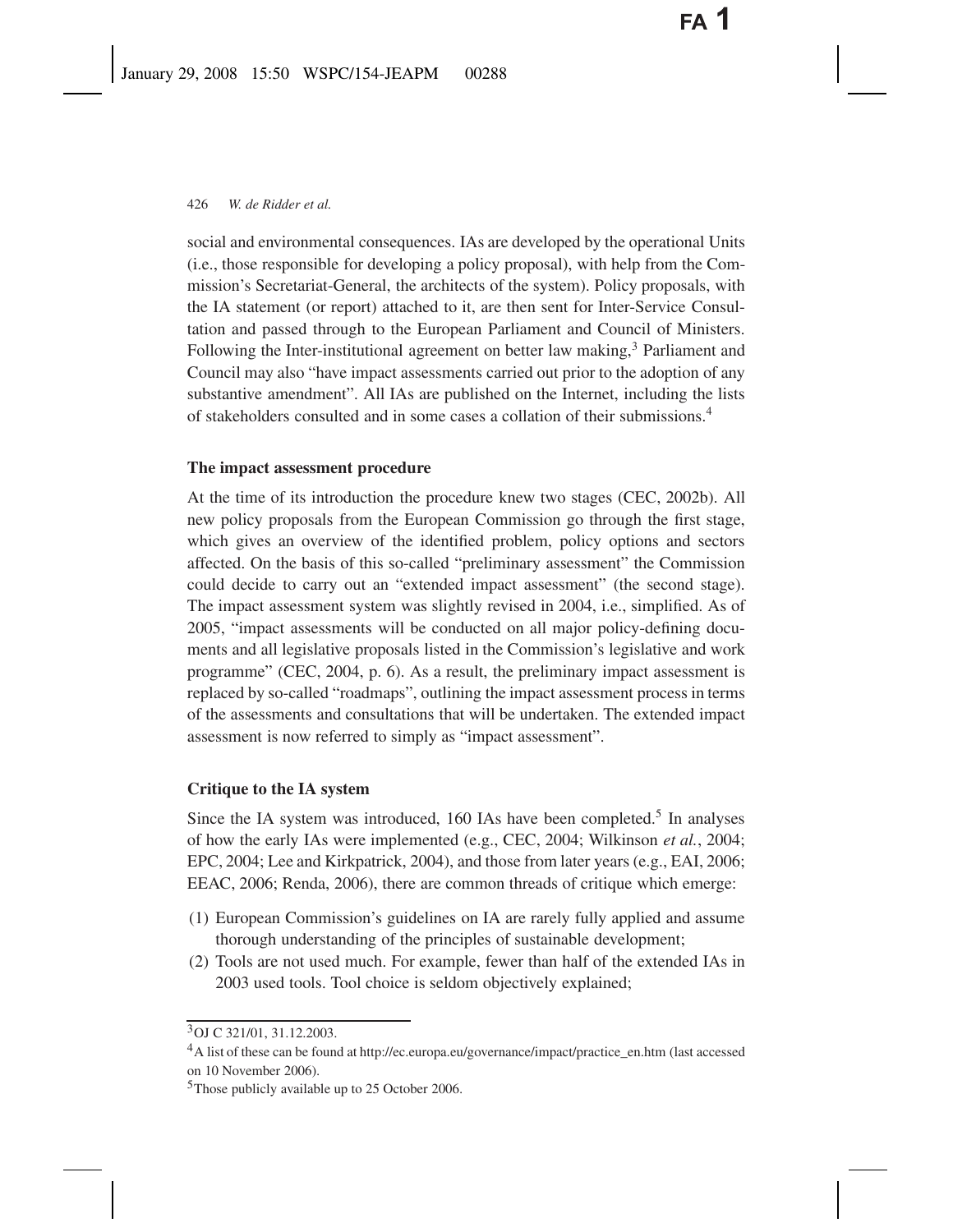(3) The policy problem analysis is a crucial and subjective step in the assessment. The analysis often reflects the view of the Directorate General responsible for the IA. In general, there tend to be an economic focus. Environmental and especially social aspects are less well covered.

Our own investigations, i.e., 16 interviews held with staff in the European Commission (Hertin *et al.*, 2006) also reveal that demand for formal tools is generally quite low, with simple and economic-focused tools being the most popular.<sup>6</sup> Tool choice is mainly determined by time, data, and budgetary constraints, the qualifications of IA practitioners, and the range of tools available and easily accessible to them. Characteristics of tools which favour their choice include transparency and accuracy, the flexibility to adjust to a given situation, scientific and political acceptability of a tool (such as its development having been funded by the Commission) and previous policy officer experience of it. Pre-existing personal contact between policy officers and tool developers is another factor determining method selection.

In summary, sophisticated assessment tools are neither commonly nor systematically used in IAs and the decision to use a particular tool is not based on a scientifically underpinned matching of tool to task. The premise of this paper is that a framework for selection and use of tools could help those about to carry out (a task in) an integrated assessment, and could contribute to improving the practice of integrated assessment and its value to decision making by explaining why certain tools have been used.

## **Developing the Tool Framework**

The tool framework presented in this paper gives an overview of different tool types and how these are used in integrated assessments. It has been created by deriving classifications or groups of tools from a set of approximately 50 tools, and identifying what role these tool groups could have in four so-called "generic phases of an integrated assessment" developed from the policy analysis literature. The following sections discuss these tool groups and generic phases, and present the tool framework.

<sup>&</sup>lt;sup>6</sup>Interviews included the following policy areas: Agriculture and Rural Development (DG AGRI, 2); Environment (DG ENV, 4); Justice, Freedom and Security (DG JLS, 4); External Relations (DG RELEX, 1); Research (DG RTD, 1); Taxation and Customs Union (DG TAXUD, 1); Development (DG DEV, 1); Employment, Social Affairs and Equal Opportunities (DG EMPL, 1); Internal Market and Services (DG MARKT, 1).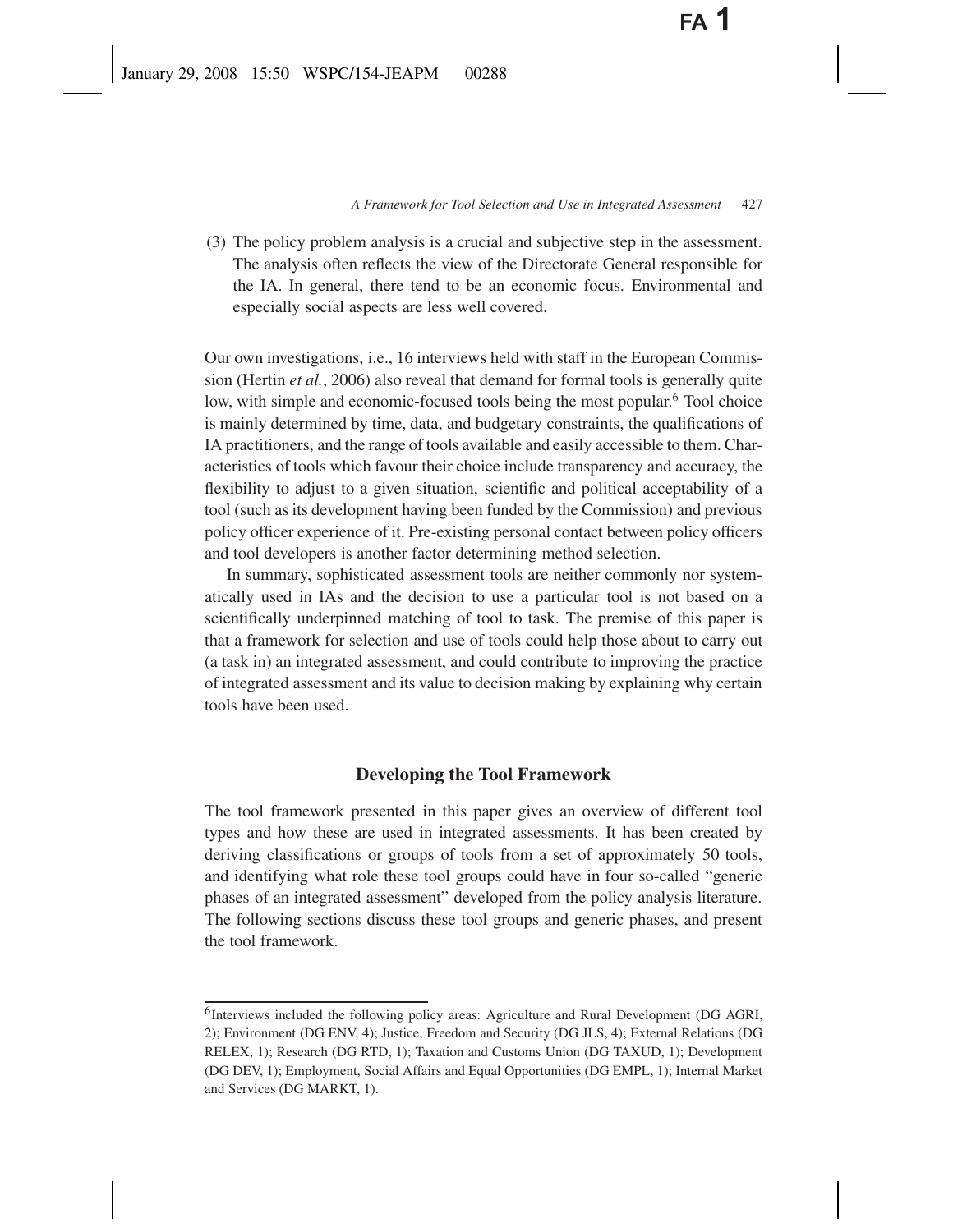#### **Tool groups**

A broad set of assessment tools has been categorised into seven groups. These seven groups are the result of grouping tools with common characteristics as well as common roles in an integrated assessment. The distinguished groups are (1) assessment frameworks; (2) participatory tools; (3) scenario analysis tools; (4) multi-criteria analysis tools; (5) cost–benefit and cost-effectiveness analysis tools; (6) accounting tools, physical analysis tools and indicator sets, and (7) model tools. We acknowledge that the set of tools used to derive the tool groups from is not comprehensive and that the tool categories could have been designed differently. We also acknowledge that assigning a particular tool to one of the seven groups is unambiguous: some tools can be assigned to more than one group, in particular those tools that combine the characteristics of more than one tool group, such as interactive backcasting (Kerkhof *et al.*, 2002). Other tools include fragments of different tools categories. A tool such as Environmental Impact Assessment (EIA), for instance, often includes a form of multi-criteria analysis by prescribing that the assessed impacts are to be evaluated against a set of pre-defined criteria. Tools have been assigned to the tool categories on the basis of what each tools does in essence.

The **assessment frameworks** include the EU's IA system (CEC, 2004), Environmental Impact Assessment (Petts, 2000), Strategic Environmental Assessment (Therivel, 2004) and Integrated Sustainability Assessment (Weaver and Rotmans, 2006). These can be considered "procedural tools" in the sense that they do not carry out a particular kind of analysis, but are procedures designed to connect to a decision-making process, and within which a range of different analytical tools can be applied (Finnveden *et al.*, 2003). In fact, without other tools they are merely shells. This is why assessment frameworks have a different position in the tool framework, as will be discussed later.

The **participatory tools** comprise tools that can be deployed in decision-making processes with the aim of involving or consulting stakeholders in policy development processes (Asselt and Rijkens-Klomp, 2002). They can be defined as "methods to structure group processes in which non-experts play an active role in order to articulate their knowledge, values and preferences" (Asselt and Rijkens-Klomp, 2002, p. 168). There is an overwhelming variety of participatory methods and techniques, which stem from a broad range of scientific disciplines. They include IT-based tools such as electronic focus groups (Schneider *et al.*, 2002) as well as conventional participatory tools such as conventional focus groups (Morgan, 1988), consensus conference (Jørgensen, 1995) and repertory grid techniques (Jankowicz, 2004; Fransella *et al.*, 2004).

**Scenario analysis tools** include tools for defining scenarios, developing scenarios and interpreting the results. In essence, scenarios are constructed especially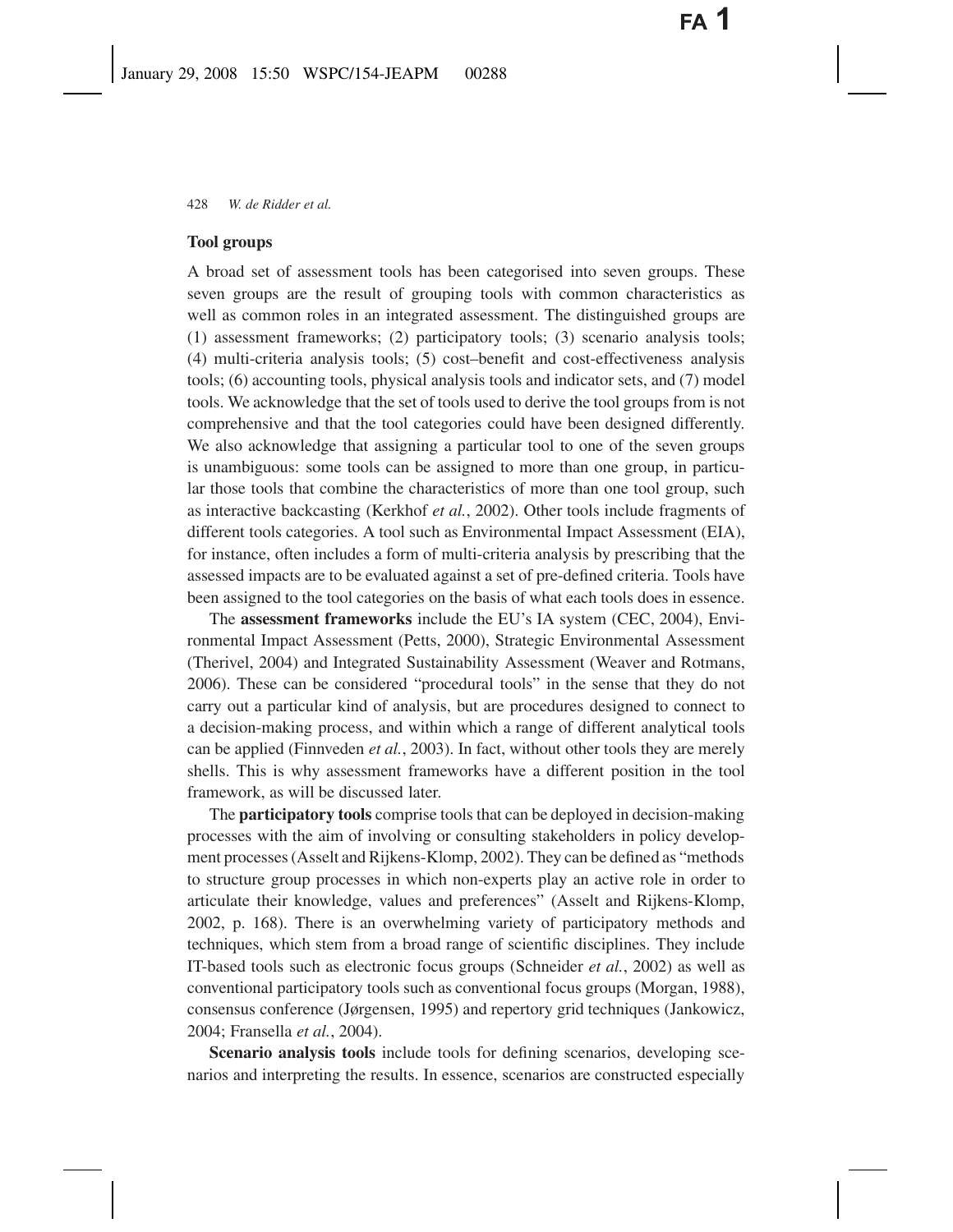to assist in the understanding of possible future developments of complex systems (Schwartz, 1996; Börjeson *et al.*, 2006; Heijden, 2005). Scenario analysis tools include, for example, Delphi and cross-impact analysis (Helmer, 1977), scenario workshops (Andersen and Jaeger, 1999), and many more (Glen and Gordon, 2005).

**Multi-criteria analysis (MCA) tools** support comparison of different policy options on the basis of a set of criteria. Within this group at least three subgroups of MCA tools can be distinguished: (1) compensatory MCA tools, which are tools that allow compensation between different criteria used in the MCA such as the multi-attribute value theory (Fishburn, 1967; Keeney and Raiffa, 1976); (2) noncompensatory MCA tools, which are tools that do not allow compensation between different criteria used in the MCA, e.g., the dominance method (Jankowski, 1995); and (3) the partial compensatory MCA-tools, which are tools that allow compensation on only a limited number of criteria used in the MCA, e.g., PROMETHEE (Brans and Vincke, 1985).

Cost-benefit analysis (CBA) monetises expected positive and negative impacts of a policy. The monetised results can be used to justify acceptance or rejection of a policy proposal by simply comparing costs with benefits (Pearce *et al.*, 2006). The group **CBA tools** include tools such as contingent valuation (Mitchell and Carson, 1989) and hedonic pricing (Dixon *et al.*, 1996), that are used to monetise certain impacts for which no market value exists include. The **cost-effectiveness analysis** (CEA) tool is also included in this tool group, because, like CBA, it is rooted in economics and plays a role in analysing policy options. However, unlike CBA, CEA cannot determine whether the benefits of different policies outweigh the costs (Pearce *et al.*, 2006). CEA focuses on the cost-side of policy options, with the aim to find the most cost-effective option.

**Accounting tools, physical analysis tools and indicator sets** have in common that they are used for elucidating the physical side in an assessment, rather than the economic, or monetised, side (Adriaanse *et al.*, 1997). Three subgroups are distinguished in this group. The first is accounting tools, e.g., measure of economic welfare (Nordhaus and Tobin, 1972), which are tools that add the physical dimension to common economic accounts. The second subgroup is the physical analysis tools, which can be used to calculate certain physical quantities, like the ecological footprint (Wackernagel and Rees, 1996). The third subgroup is called indicator sets. This group includes different indicator sets that can be (or are) taken together to assess something specific within a broader assessment. Indicator sets can, for instance, be designed to measure poverty, hunger or economic competitiveness.

**Model tools** as a tool group in this paper include models, i.e., simplified representations of complex real-world phenomena, with a focus on "applied" models, i.e., models that try to simulate real-world processes based on or calibrated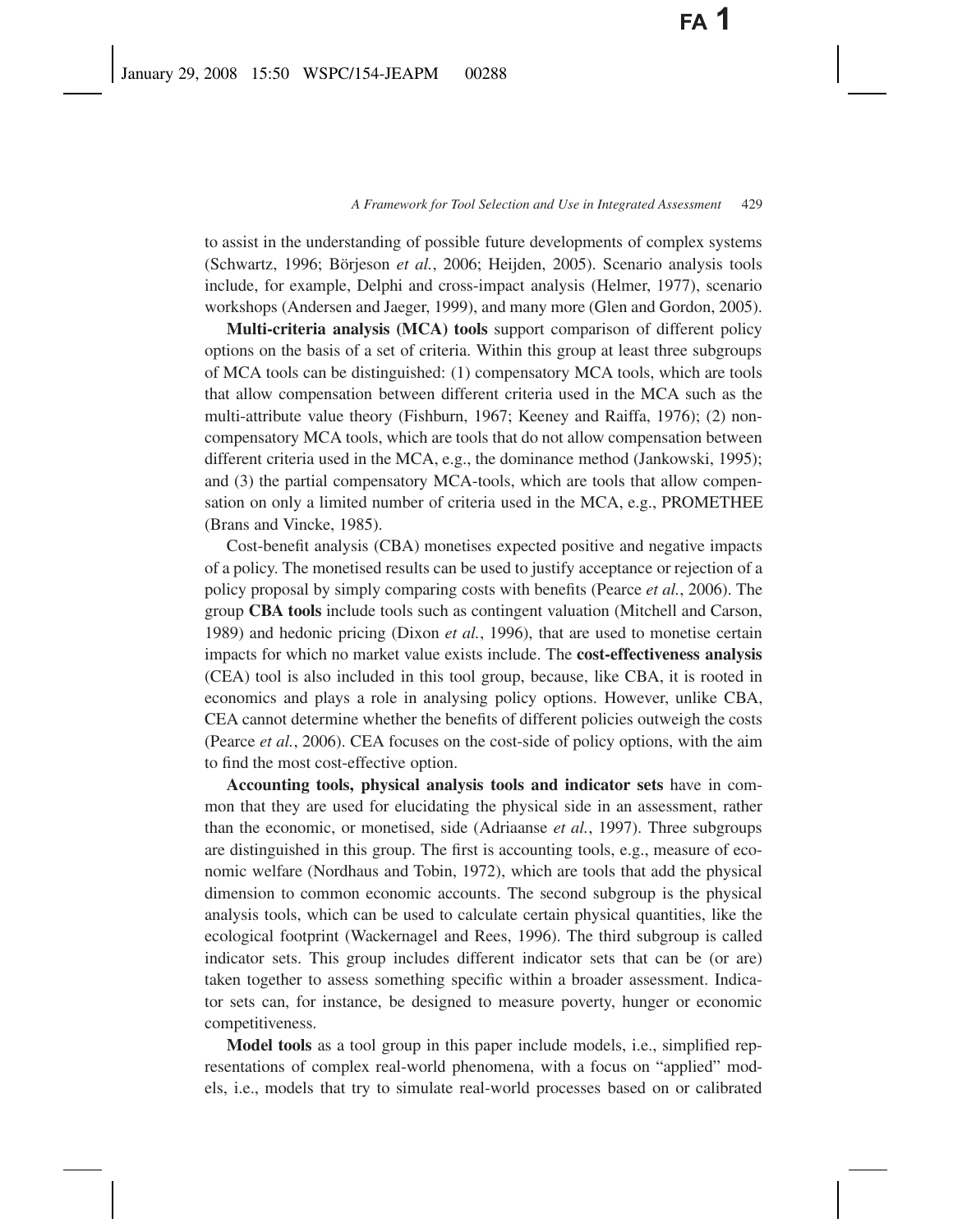to empirical information and with some relevance to actual policy decisions. The models considered here are models from natural and economic sciences and do not include e.g., psychological models. Three categories of models are distinguished: (1) socio-economic models (e.g., general economy models); (2) bio-physical models (e.g., climate models); and (3) integrated models (e.g., land-use models).

## **Phases in an integrated assessment**

The usefulness of tools is related to the phase of the decision-making process in which tools are used. The mainstream thinking here is that analytical support should contribute to all stages of policymaking (Norse and Tschirley, 2004). Early on in the decision-making process, when the core task is to frame a problem (i.e., to understand it, to agree on its boundaries etc.), different tools are used as compared with the phase later on in the process where concrete policy proposals are assessed on their impacts.

There is no single and commonly accepted approach to integrated assessment that provides a useful basis to distinguish different phases of an integrated assessment. Instead, many different descriptions of the steps or phases of integrated assessment can be found in the literature (e.g., Finnveden *et al.*, 2003; Norse and Tschirley, 2000; Sheate *et al.*, 2003; Dalkmann *et al.*, 2004; Devuyst, 1999; Lee and Kirkpatrick, 2001; Weaver and Rotmans, 2006). These descriptions reflect the existence of the many different assessment approaches. However, there are strong complementarities and overlaps between the different assessment frameworks. Since they share the same origin in policy analysis (Dunn, 2003; Hogwood and Gunn, 1984) and systems analysis (Miser and Quade 1985; Quade, 1983), it is possible to map different assessment frameworks (for example IA, ISA, EIA, SEA) onto a more basic, or generic, framework (see Table 1).

From the analysis of the various types of assessments, four phases can be identified that exist, in one form or the other, in all of them. These have been labelled "generic phases of integrated assessment":

- Phase I the process of analysing the problem
- Phase II the process of diverging to a wide variety of possible solution to address the problem and roughly estimating the effects and impacts of proposed solutions
- Phase III the process of converging to a smaller set of more concrete policy options and assessing these for there expected effects and impacts, select the best option and implement it
- Phase IV the process of monitoring the implemented policy and reflecting on the decision-making process.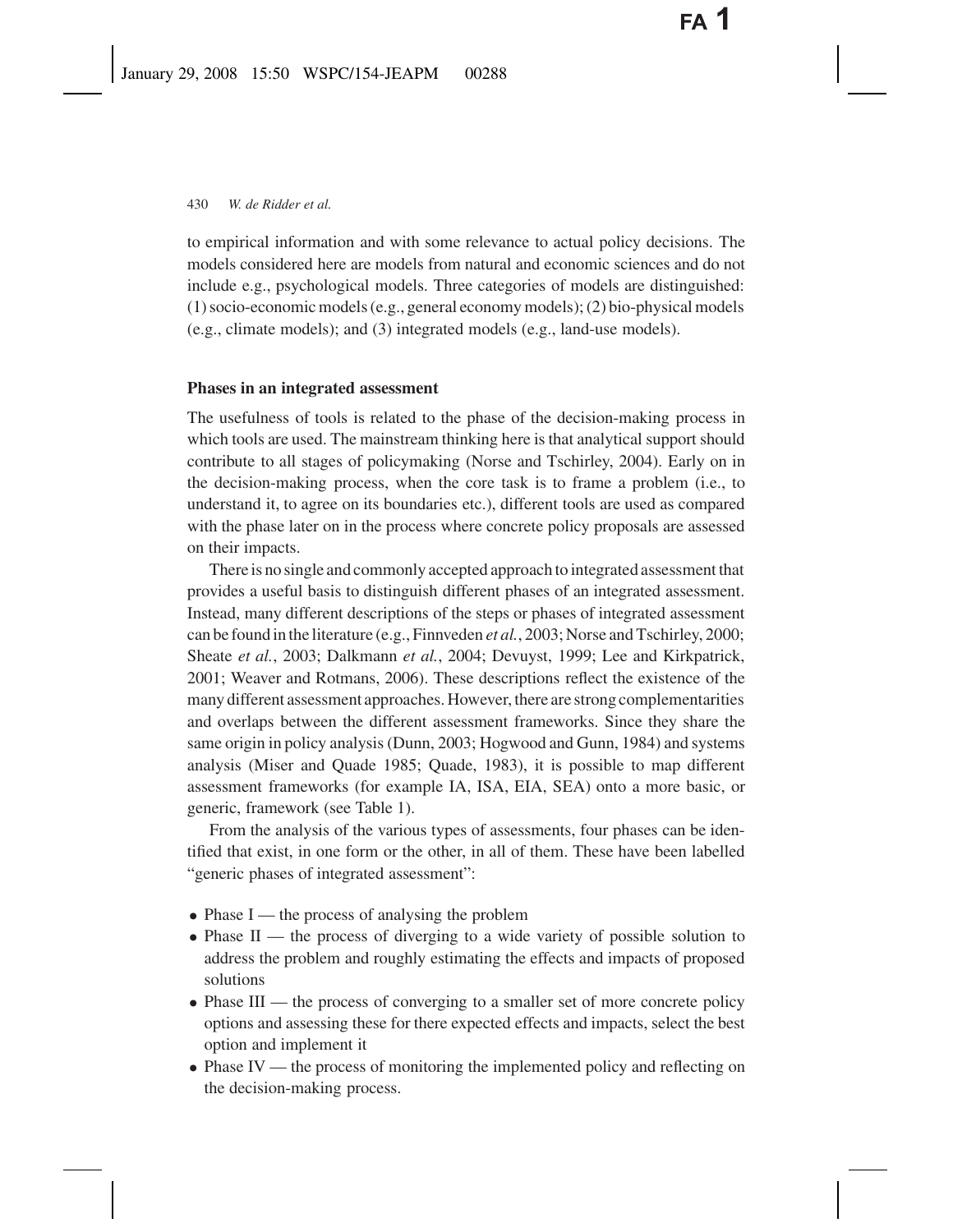|                           |                                          | Frameworks for integrated assessment |                                                      |                                                                          |
|---------------------------|------------------------------------------|--------------------------------------|------------------------------------------------------|--------------------------------------------------------------------------|
| Generic<br>terminology    | Commission<br>style Impact<br>Assessment | <b>ISA</b>                           | <b>EIA</b>                                           | <b>SEA</b>                                                               |
| $I - Problem$<br>analysis | Problem<br>identification                | Scoping                              | Problem<br>identification<br>(screening,<br>scoping) | Assessment of<br>(environmental)<br>situation<br>(screening,<br>scoping) |
| $II$ – Finding<br>options | Objectives<br>definition                 | Envisioning                          | Objectives<br>identification                         | Objectives<br>identification<br>and development<br>of policy options     |
| $III - Analysis$          | Development of<br>main policy<br>options | Experimenting                        | Impact<br>assessment                                 | Impact assessment                                                        |
|                           | Analysis of<br>impacts                   |                                      | Review                                               | Review                                                                   |
|                           | Comparison of<br>options                 |                                      | Mitigation,<br>decision<br>making                    | Decision making                                                          |
|                           |                                          |                                      |                                                      | Implementation                                                           |
| $IV - Follow-up$          | Evaluation/<br>discontinuation           | Learning                             | Follow up                                            | Monitoring and<br>evaluating                                             |

Table 1. Generic terms of an integrated assessment linked with other descriptions of integrated assessment.

The four generic phases become the basis upon which to understand the role of tools. Clearly, the context, time frame and scope of the tasks and the entire assessment can be different, and not every type of assessment framework includes all four generic steps in the same terminology as given here. Some assessment frameworks go through the entire assessment process numerous times, cyclically and iteratively (e.g., ISA). Others (e.g., EIA) start from the moment a policy proposal has been developed, as it is not the core of EIA to develop alternative proposals, and focus on the identification of all possible (environmental) impacts.

It is acknowledged that the different types of integrated assessment cannot be equalised, and that we did not cover all types of assessment that exist. In addition, the boundaries between the different phases of an integrated assessment are blurred, and integrated assessments need not necessarily follow the four phases sequentially.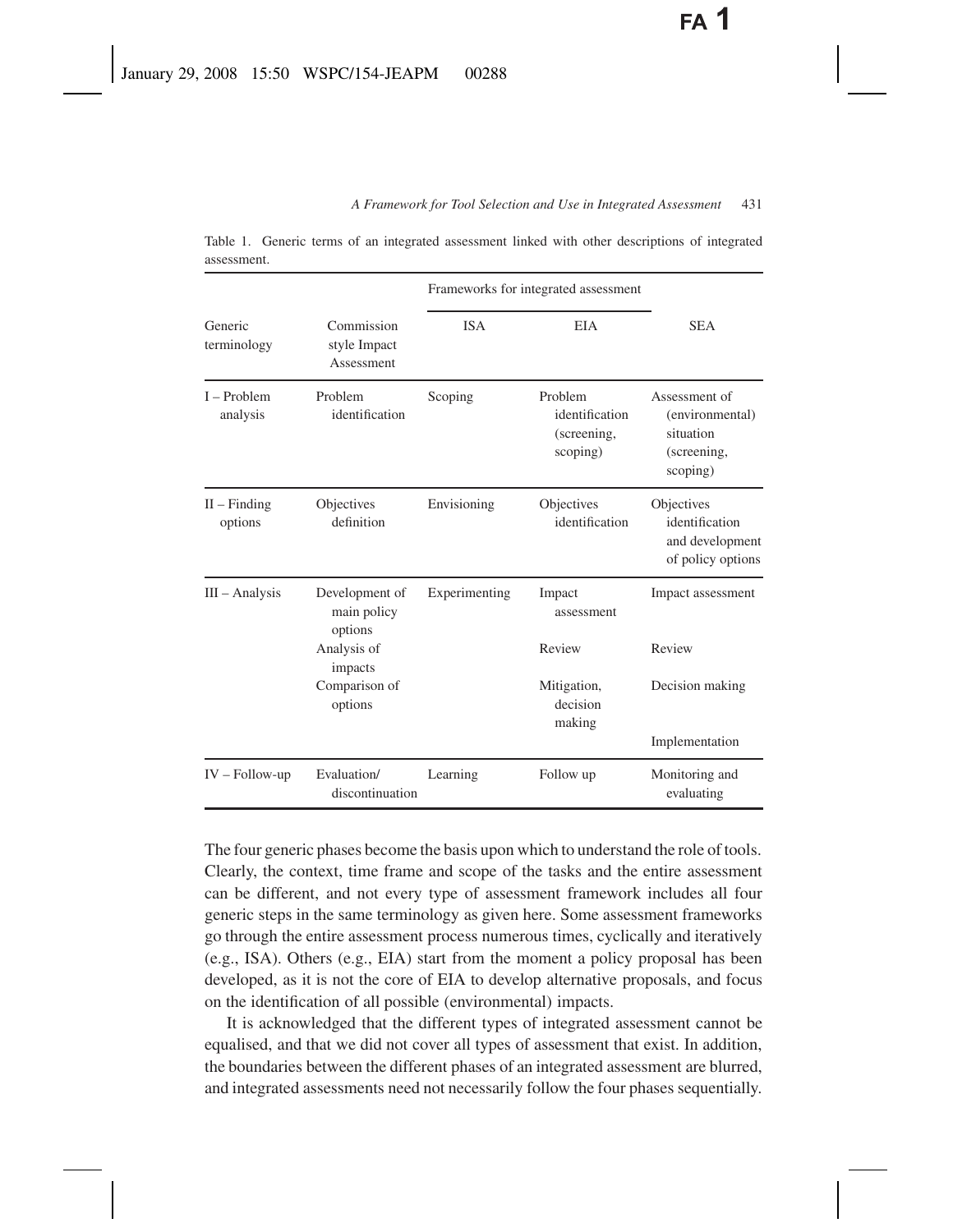Iterations could take place and certain parts of different phases could be done in parallel, or skipped. These are criticisms which have been levelled at a similarly idealistic representation of the stages model of the policy cycle (e.g., Sabatier, 1999). However, using the four generic phases is a useful means of classification to break down the problem of understanding the role of tools in integrated assessments; it is not intended as a faithful description of the operation of assessment systems in practice.

#### **The tool framework: matching tools to tasks**

We now describe the four generic phases in greater detail. We show what each phase aims at, which tasks are to be done and how the tool groups we have distinguished can support these tasks.

**Phase I**—**Problem analysis**. The aim of this phase is to understand the problem and to frame it, whilst accounting for different views on it. Useful tools in the problem analysis phase are those that can steer the process of mobilising knowledge and articulating values, by means of stakeholder participation (experts, policy makers, lay people). In this phase, knowledge is being developed, made available and discussed, to reduce uncertainty and to elicit views and if possible build consensus on the problem to be addressed (Hisschemöller and Hoppe, 1996). Uncertainty cannot always be reduced and consensus cannot always be reached; the problem analysis process should at least result in acknowledging and understanding the uncertainty and the dissent. Through participation, stakeholders become the (co-)definers of the problems to be addressed. This will assure the relevance of the assessment and could avoid so-called Type-III errors, i.e., assessing the wrong problem by incorrectly assuming that there is no difference between the problem as defined by the analyst, and the actual problem as defined by the stakeholders (Dunn, 1997).

**Phase II — Finding options**. The aim of this phase is to identify all possible options so as to act on the problem as defined in Phase I. In this phase the scenario analysis tools form the centre of the assessment. Scenarios are used to elucidate visions on sustainable futures and pathways, including policy interventions, towards such futures. Whereas the previous phase focussed on mobilisation and development of knowledge and problem perceptions, in order to reduce/understand uncertainty and to understand to what extent consensus exists about the problem, this phase can make explicit which uncertainties remain, and make concrete what dissent exists over values (the different scenarios could represent different values and objectives). Note that this phase could also be done without any tools being used; options could, for example, be developed politically. Only the more strategic integrated assessment approaches use (participatory) scenario development for the development of options. During this participatory, scenario-building exercise, it is preferable to make explicit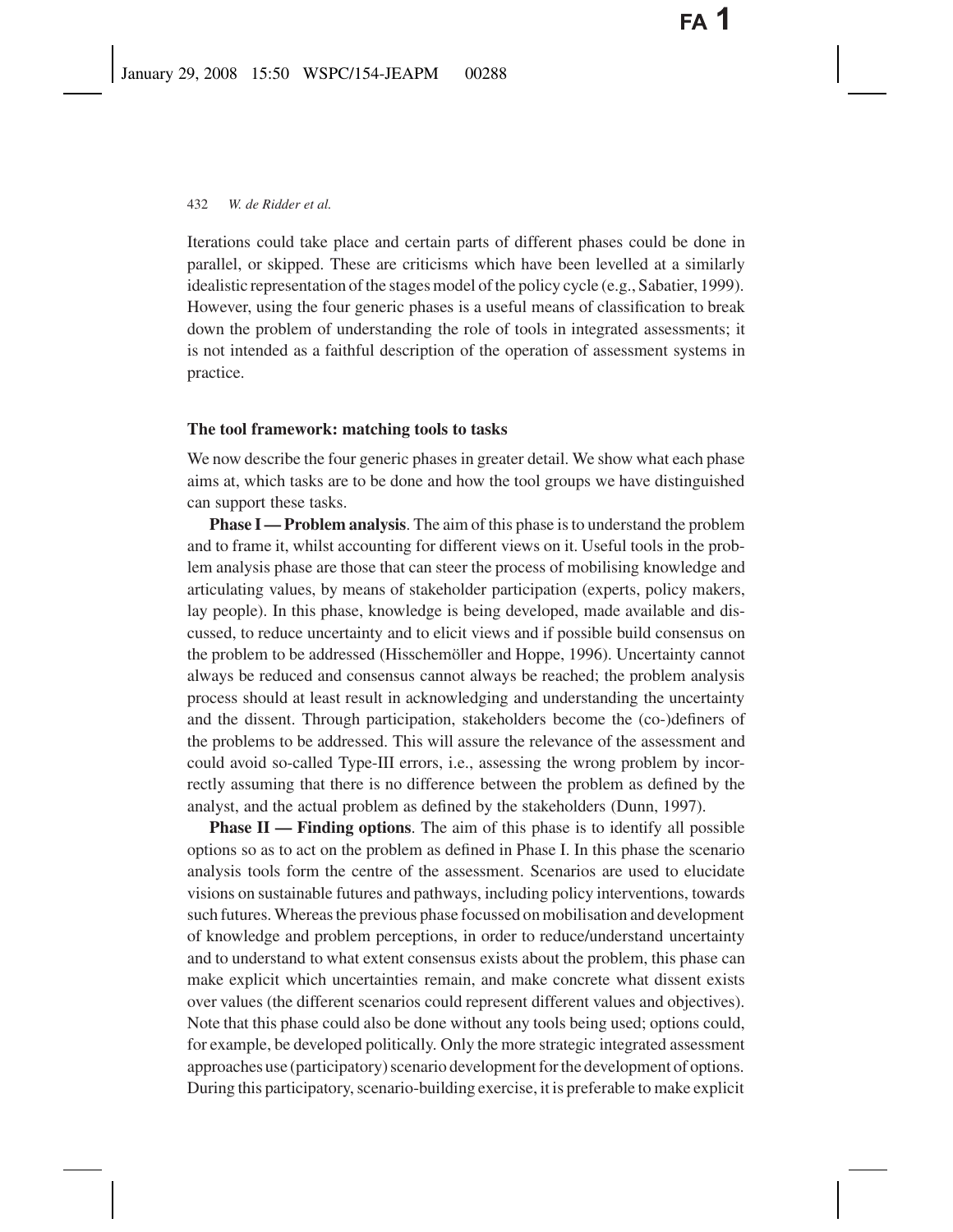the evaluation criteria and information needs required in the next phase of the assessment, and to analyse and compare proposed policy interventions. Agreement, or "agreeing to disagree", on the parameters that are relevant in the remainder of the integrated assessment is helpful, as it facilitates the discussion about the best option to implement. New models might need to be developed or existing ones to be re-defined, to calculate the parameters that have been agreed. The choice of models (and indicators) must be done involving the relevant stakeholders. This is necessary, as described before, to avoid Type III errors, but also to reduce the risk of non-acceptance of the results.

**Phase III — Analysis**. The third phase is about characterising as far as possible the details of the plausible scenarios and policy interventions developed in Phase II, with the final aim of selecting options for implementation. Here, the emphasis lies on the analytical tools, such as models, indicator sets, cost–benefit analysis tools and physical analysis tools. Models might help to further specify the scenarios, resulting in data series. Such series in turn could feed into other analytical tools. Detailed quantitative assessments are carried out for sub-systems within which, possibly by accepting boundary conditions, a relatively high degree of consensus and certainty exists (Hisschemöller and Hoppe, 1996). All analytical assessment results can form part of a multi-criteria analysis to support comparison of different policy options on the basis of agreed evaluation criteria. Stakeholder involvement during this phase could be relevant when, for example, comparing outcomes of various assessment tools in a multi-criteria analysis, in particular when dissent exists with respect to the problem and the relevant parameters to assess, and when there are large uncertainties. When a high level of consensus exists and when there is a high level of certainty with respect to the problem, this phase further rationalises the eventual policy choice. In that case, participatory tools have a limited specific role: the analysis becomes mostly a technical exercise.

**Phase IV — Follow up**. The last phase of an integrated assessment has two purposes: (1) to reflect on the entire integrated assessment process, to learn from it and to improve future assessment processes; and (2) to monitor and evaluate the result of the integrated assessment (e.g., implemented policy measures) to learn why the intended changes to the system did (or did not) occur. For "learning from the process" there is a role for the participatory tools in bringing together the stakeholders involved in the integrated assessment, thereby extending the quality assurance process. For monitoring and evaluating the result of the policy intervention there is a role for cost–benefit and cost-effectiveness analysis, accounting tools, physical analysis tools, indicator sets and model tools, as part of ex-post assessments.

The tasks and the potential role of tools are summarised in Table 2. The greyshaded cells of that table refer to the tool groups that are "in the lead" during that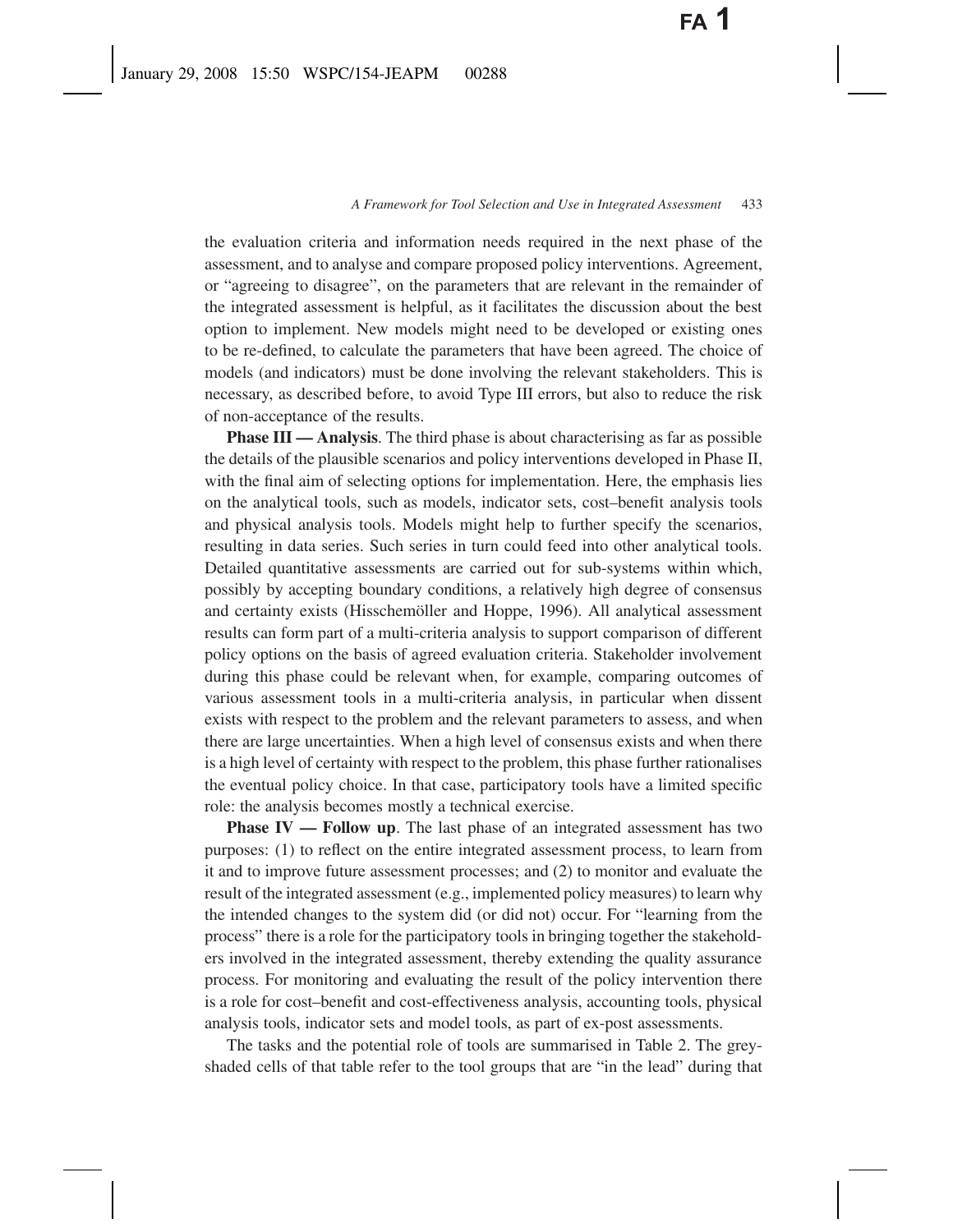|                                                                                                                                                                             | Phase I                                                                             | Phase II                                                                 | Phase III                                                                           | Phase IV                                |
|-----------------------------------------------------------------------------------------------------------------------------------------------------------------------------|-------------------------------------------------------------------------------------|--------------------------------------------------------------------------|-------------------------------------------------------------------------------------|-----------------------------------------|
|                                                                                                                                                                             | Problem analysis                                                                    | Finding options                                                          | Analysis                                                                            | Follow-up                               |
| Participatory tools                                                                                                                                                         | Problem<br>framing<br>(mobilising<br>and<br>integrating<br>knowledge<br>and values) | Supporting<br>scenario<br>building                                       | Providing the<br>context for<br>and improve<br>robustness of<br>MCA, CBA<br>and CEA | Evaluating the<br>assessment<br>process |
| Scenario tools                                                                                                                                                              | Providing the<br>future<br>perspectives<br>to problem<br>framing                    | Visioning<br>futures,<br>finding<br>options and<br>setting<br>objectives | Providing<br>references for<br>the<br>application of<br>analytical<br>tools         |                                         |
| Multi-criteria<br>analysis tools<br>(MCA)                                                                                                                                   |                                                                                     | Definition of<br>criteria                                                | Comparing<br>different<br>alternatives                                              |                                         |
| Cost-benefit analysis<br>(CBA) and<br>cost-effectiveness<br>analysis (CEA)<br>tools<br>Accounting tools,<br>physical analysis<br>tools and indicator<br>sets<br>Model tools | Providing the<br>analytical<br>basis for<br>problem-<br>framing                     | Supporting<br>objective<br>setting                                       | Full analytical<br>characterisa-<br>tion<br>of options to<br>enable<br>comparison   | Ex-post<br>assessment                   |

Table 2. The Tool Framework: The potential role of tools in assessments.

Note: The table shows six tool groups in the left-hand column, followed by a column for each of the four generic phases of an assessment. A cell describes a task that is to be done in a particular phase. This task can be supported by the tool group of the same row as the cell. The shaded cells in the table represent task/tool combinations that are "in the lead" in a particular phase. The labels of the top row (problem analysis, finding options, etc.) can be replaced by corresponding terminology found in different types of assessments, like Impact Assessment or Strategic Environmental Assessment.

particular phase of the assessment, as explained in the description of each phase. If other tools are mentioned in addition to the tools in "lead" this is to show that they can potentially play a role in this phase but that this is mostly to support the lead tool. Table 2 indicates which phases of analysis different tools may potentially contribute to. The precise role of tools, and combination of tools used, varies from case to case, and is in reality tailored to the needs of the user and his or her budgetary and time constraints, amongst others.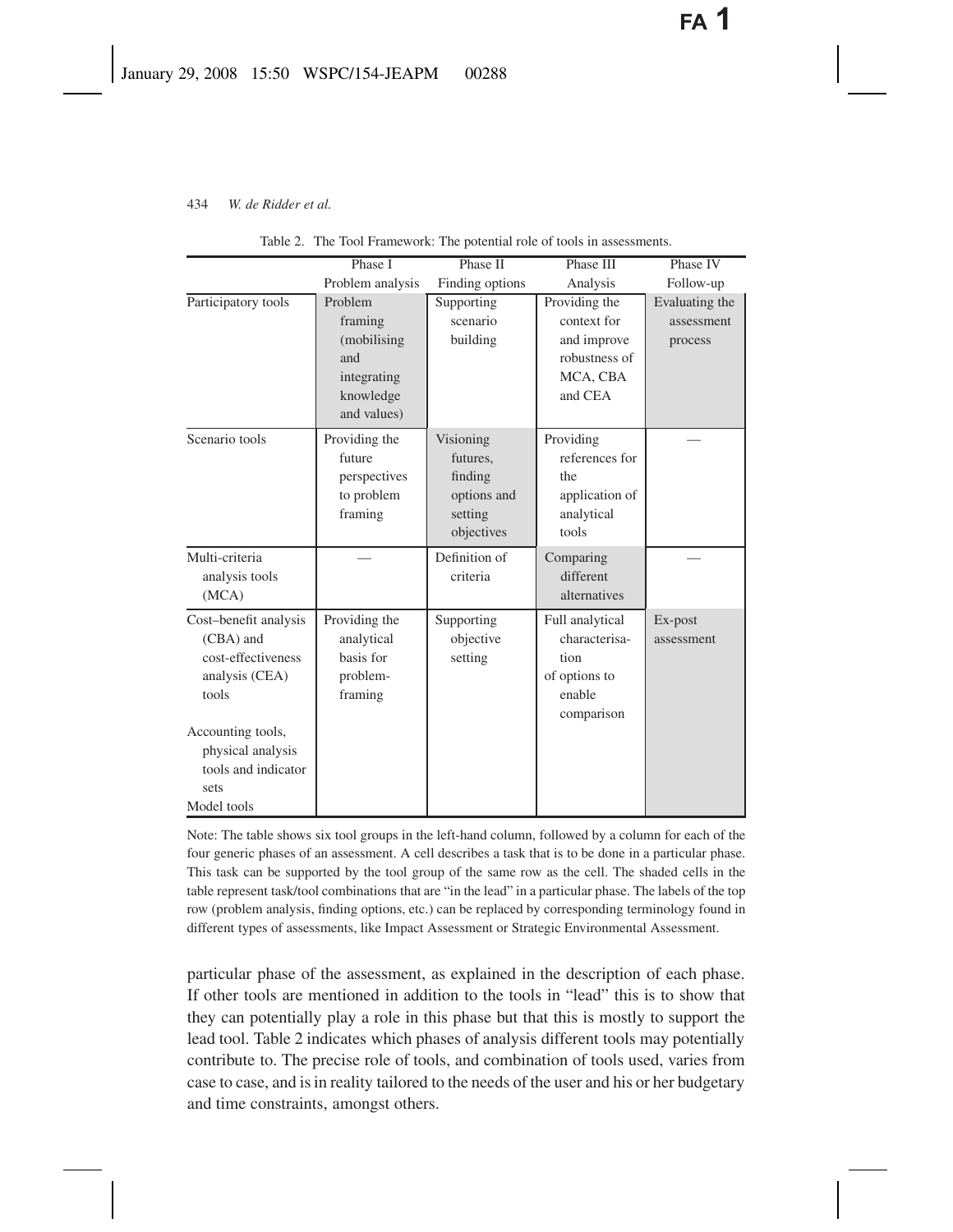The tool group "assessment frameworks" has a special place in the tool framework. This group is not shown in the left column, as are the other groups. Instead, the assessment frameworks can be used to replace the generic terminology of Phases I to IV, by using the mapping as presented in Table 1. In the case of, for example, Integrated Sustainability Assessment, Phases I to IV become, respectively, scoping, visioning, experimenting and learning. The assumption underlying of this approach is that tools essentially will have the same role in assessments irrespective of the type of assessment.

## **Using the Tool Framework and Related Insights**

The tool framework as described in the previous section can be used to find useful types of tools for carrying out certain tasks within an assessment, using generic "stages" of assessment as groupings. A more specific discussion on which specific tools to use within the tool groups (e.g., particular models) falls beyond the scope of this paper.

Besides using the tool framework for finding potentially suitable tool groups for supporting particular tasks in a particular phase, the framework provides useful insights. First, it shows that integrated assessments have a certain sequence, over the course of which the character of the assessment changes from being open, creative and broad of scope to more technical and focussed. This gradual change explains why different qualities are required from the tools throughout the assessment process. There is no "one size fits all" with respect to tools, nor can one tool do the job. Secondly, the framework explains why certain tools are common in IAs and others are not. As previous IA evaluations have revealed, most tools used in IAs are more technical, rather than broader problem-definition, tools. This is logical when considering that, in terms of the framework, the core of an IA as carried out by the European Commission lies in the third phase of an integrated assessment.

The recent revision of the IA guidelines (CEC, 2005) puts more emphasis on the MCA tools, which seems sensible considering the value of MCA in the third phase of an assessment. The framework however also shows that the earlier phases of an assessment are crucial for framing the assessment and for eliciting views and building consensus on knowledge and values within the problem, and ideas about possible solutions to alleviate the problem. When an IA does not include the phase of problem framing and finding options, which is often the case as these are done in the political context (e.g., in the Council of Ministers of the EU), the process risks becoming stuck, or heavily criticised by stakeholders, in the phase of analysing impacts (Phase III). Obviously, the challenge is to truly integrate assessments into decision-making processes and to have decision-makers make use of assessment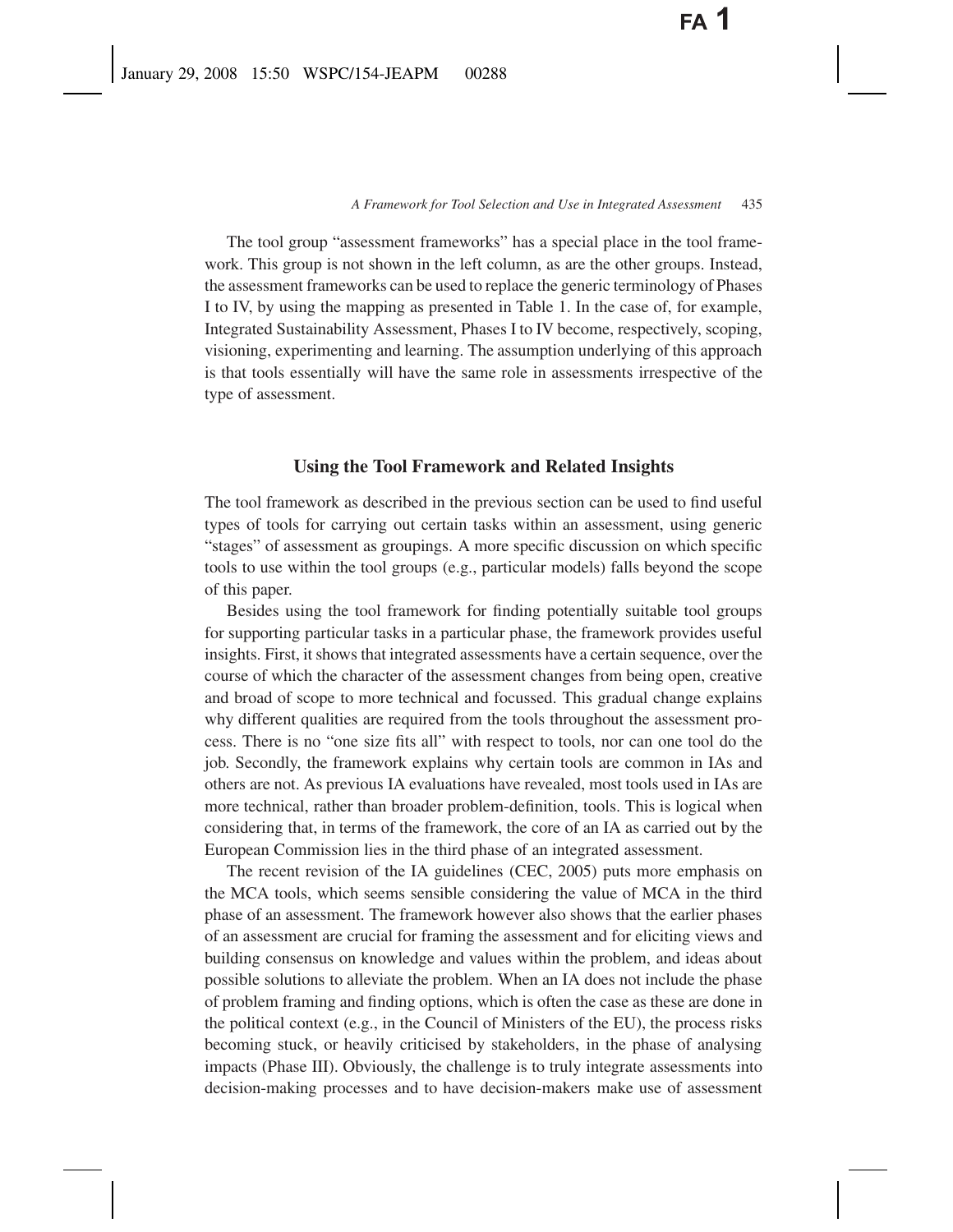tools and frameworks (Lee, 2006). A discussion on the prospects for this is also beyond the scope of this paper.

The gap between the theory of integrated assessments and the reality of policy making (Lee, 2006) is worth exploring in further detail. Trans-disciplinary, deliberative integrated assessment frameworks and tools are promoted by the scientific community to address complex problems (e.g., Weaver and Rotmans, 2006). They are, however, rarely used in the ways intended by their developers and funders. The framework presented in this paper could contribute to closing this gap by pointing out to decision makers that the different types of assessment frameworks essentially consist of similar phases and can draw on similar tools. Still, further research would be needed to make a link between the more open and science-driven processes (assessments that explicitly include Phase I and Phase II) and the more closed and policy-driven processes seen in practice (i.e., processes focussed on Phase III).

## **Conclusions**

The framework presented in this paper is neither comprehensive nor complete. It has been developed from theoretical interpretations and perceptions and suggestions from policy officers, but it remains a proposal that needs to be tested in, and applied to, real policy cases. Lessons drawn from such empirical testing will improve the framework. Nonetheless, this paper provides a first step in the development of an overarching framework for finding potentially appropriate tools for different tasks, and justifying the use of those tools. It also illuminates some instrumental reasons for non-use of tools in current IA practice, and suggests ways of addressing them. While clearly not a panacea, bridging the gap between sophisticated tool knowledge and pragmatic policy making can be partly done by communicating more clearly what these sophisticated methods can contribute to an assessment, and offering a simplified overview of how tools can be used.

## **Acknowledgements**

This paper is based on the results of the project "SustainabilityA-Test". This project (No. 505328) has been executed under the 6th Framework Research Programme (FP6) of the European Commission (priority 1.1.6.3 — Global change and ecosystems). The purpose of this research project was to scientifically underpin the use of assessment tools in integrated assessments for sustainable development, and to build an inventory of assessment tools (www.SustainabilityA-Test.net). We also acknowledge the FP6 MATISSE-project, with whom we have shared data from interviews.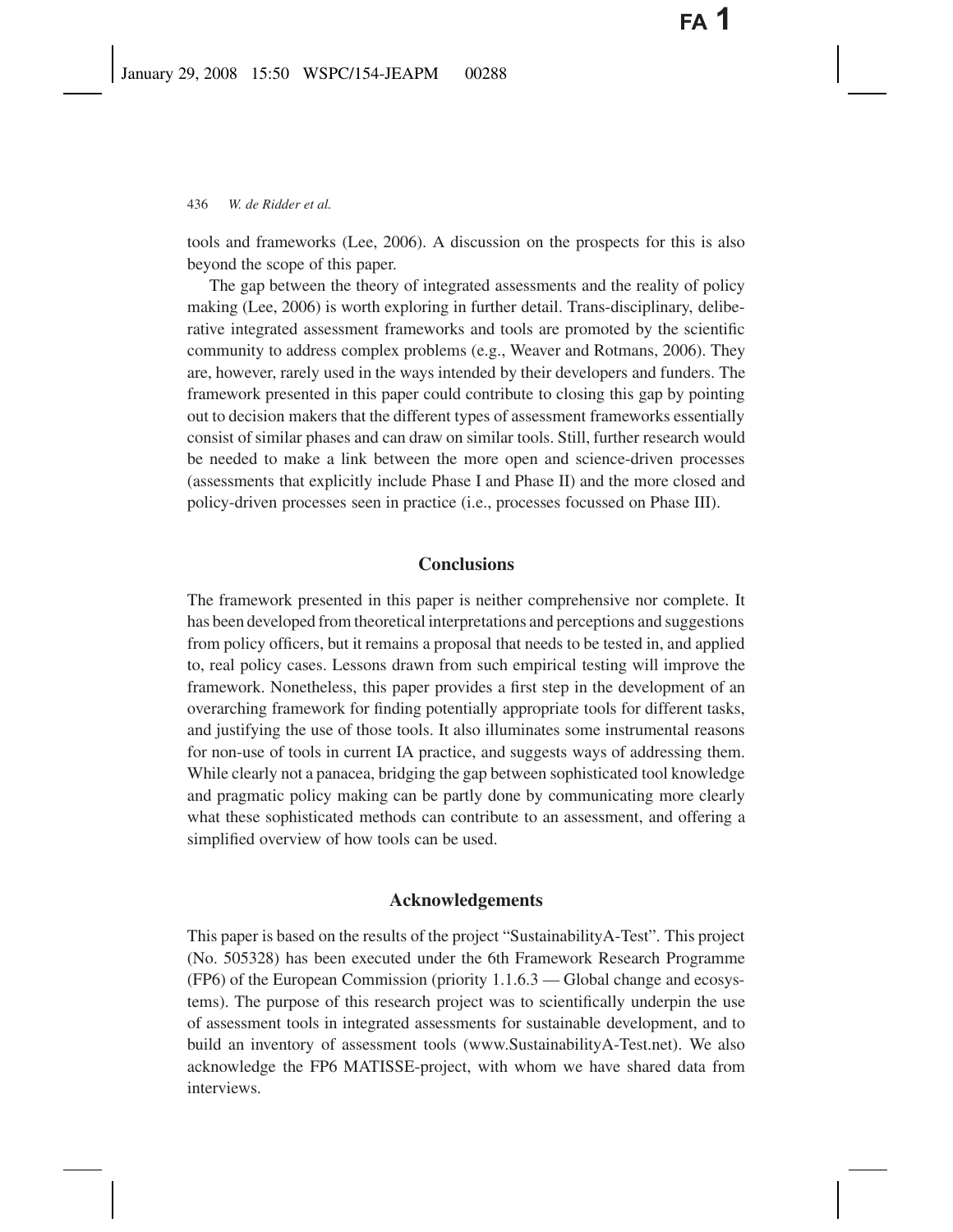We acknowledge the contributions of all project partners, which made the tool inventory and tool grouping possible. Several contributors are acknowledged in particular because of their contribution to the development of the tool framework: Dirk Günther, Nadja Kasperczyk, Tiago Pedrosa, Ângela Guimarães Pereira, Alexa Matovelle, Karl-Heinz Simon, Marjan van Herwijnen, Onno Kuik and Hermann Lotze-Campen.

## **References**

- Adelle, C, J Hertin and A Jordan (2006). Sustainable development "outside" the European Union: What role for impact assessment? *European Environment*, 16, 57–72.
- Adriaanse, A, S Bringezu, A Hammond, Y Moriguchi, E Rodenburg, D Rogich and H Schütz (1997).*Resource Flows: The Material Basis of Industrial Economies*. Washington DC: World Resources Institute.
- Andersen, IE and B Jaeger (1999). Scenario workshops and consensus conferences: Towards more democratic decision-making, *Science and Public Policy*, 26(5), 331–340.
- Asselt, MBA van and N Rijkens-Klomp (2002). A look in the mirror: Reflection on participation in Integrated Assessment from a methodological perspective. *Global Environmental Change*, 12(3), 176–184.
- Ballantine, B and B Devonald (2006). Modern regulatory impact analysis: The experiences of the European Union. *Regulatory Toxicology and Pharmacology*, 44, 57–68.
- Börjeson, L, M Höjer, KH Dreborg, T Ekvall and G Finnveden (2006). Scenario types and techniques: Towards a user's guide. *Futures*, 38, 732–739.
- Brans, JP and Ph Vincke (1985). A preference ranking organization method: The PROMETHEE method. *Management Science*, 31, 647–656.
- Canelas, L, P Almansa, M Merchan and P Cifuentes (2005). Quality of environmental impact statements in Portugal and Spain. *Environmental Impact Assessment Review*, 25, 217–225.
- Cashmore, M, R Gwilliam, R Morgan, D Cobb and A Bond (2004). The indeterminable issue of effectiveness: Substantive purposes, outcomes and research challenges in the advancement of environmental impact assessment theory. *Impact Assessment and Project Appraisal*, 22(4), 295–310.
- CEC, Commission of the European Communities (2001). A Sustainable Europe for a Better World: A European Union Strategy for Sustainable Development. Brussels, 15 May 2001. COM (2001)264 final.
- CEC, Commission of the European Communities (2002a). Business Impact Assessment Pilot Project — Final Report — Lessons Learned and the Way Forward. Directorate-General Enterprise Papers No. 9. Brussels, Belgium.
- CEC, Commission of the European Communities (2002b). Communication from the Commission on Impact Assessment. Brussels, Belgium, 5 June 2002. COM(2002)276 final.
- CEC, Commission of the European Communities (2003). Report from the Commission "Better Lawmaking 2003" — Pursuant to Article 9 of the Protocol on the Application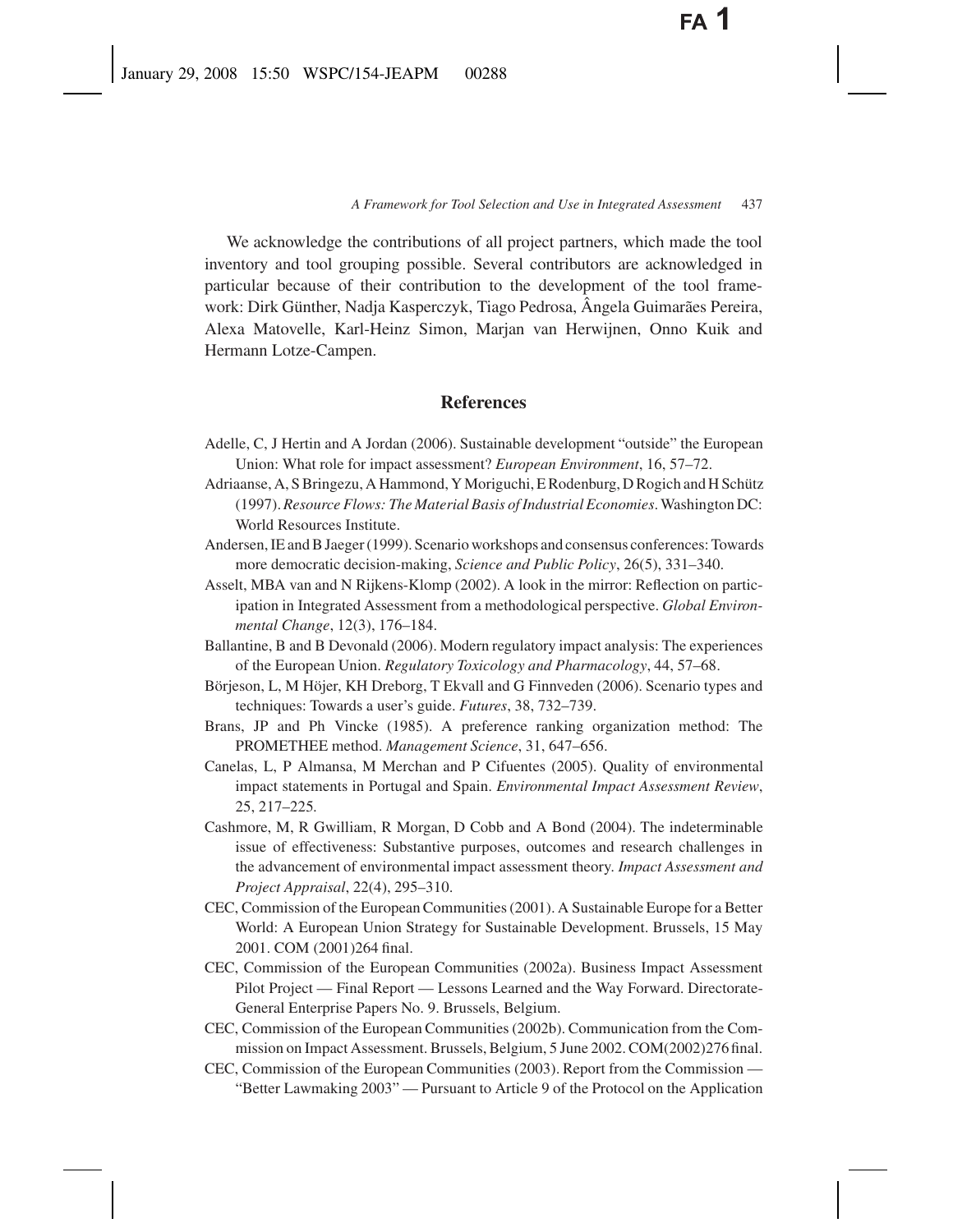of the Principles of Subsidiarity and Proportionality (11th Report). Brussels, Belgium.

- CEC, Commission of the European Communities (2004). Commission Staff Working Paper — Impact Assessment: Next Steps — In Support of Competitiveness and Sustainable Development. Brussel, Belgium.
- CEC, Commission of the European Communities (2005). Impact Assessment Guidelines. Brussels, Belgium. SEC(2005) 791.
- Christensen, P, L Kørnøv and E Holm Nielsen (2005). EIA as regulation: Does it work? *Journal of Environmental Planning and* Management, 48(3), 393–412.
- Council of the European Union (2006). Renewed EU sustainable development strategy. Brussels, 9 June 2006. Document 10117/06.
- Dalkmann, H, RJ Herrera and D Bongardt (2004). Analytical strategic environmental assessment (ANSEA) developing a new approach to SEA. *Environmental Impact Assessment* Review, 24, 385–402.
- Devuyst, D (1999). Sustainability assessment: The application of a methodological framework. *Journal of Environmental Assessment Policy and* Management, 1(4), 459–487.
- Dixon, JA, L Fallon Scura, RA Carpenter and PB Sherman (1996). *Economic Analysis of Environmental Impacts*. London: Earthscan.
- Dunn, WN (2003). *Public Policy Analysis An Introduction*, 3rd edition. Pearson-Prentice Hall.
- Dunn, WN (1997). Cognitive impairment and social problem solving: Some tests for Type III errors in policy analysis. Graduate School of Public and International Affairs, University of Pittsburgh.
- EAI (2006). *Getting Proportions Right: How Far Should EU Impact Assessments Go?* Copenhagen: Environmental Assessment Institute.
- ECP, European Policy Centre (2001). Regulatory impact analysis: Improving the quality of EU regulatory activity. Occasional Paper. Brussels, Belgium.
- ECP, European Policy Centre (2004). Achieving a new regulatory culture in the European Union: An action plan. Working Paper No 10. Brussels, Belgium.
- EEAC, European Environment and Sustainable Development Advisory Councils (2006). Impact Assessment of European Commission Policies: Achievements and Prospects. Statement of the EEAC Working Group on Governance. Brussels, Belgium.
- Finnveden, G, M Nilsson, J Johansson, Å Persson, Å Moberg and T Carlsson (2003). Strategic environmental assessment methodologies — Applications within the energy sector. *Environmental Impact Assessment Review*, 23(1), 91–123.
- Fishburn, PC (1967). Methods of estimating additive utilities. *Management Science*, 13(7), 435–453.
- Fransella, F, R Bell and D Bannister (2004). *A Manual for Repertory Grid Technique*, 2nd edition. UK, John Wiley & Sons, Ltd.
- Gibson, RB (2006). Beyond the pillars: Sustainability assessment as framework for effective integration of social, economic and ecological considerations in significant decision-making. *Journal of Environmental Assessment Policy and Management*, 8(3), 259–280.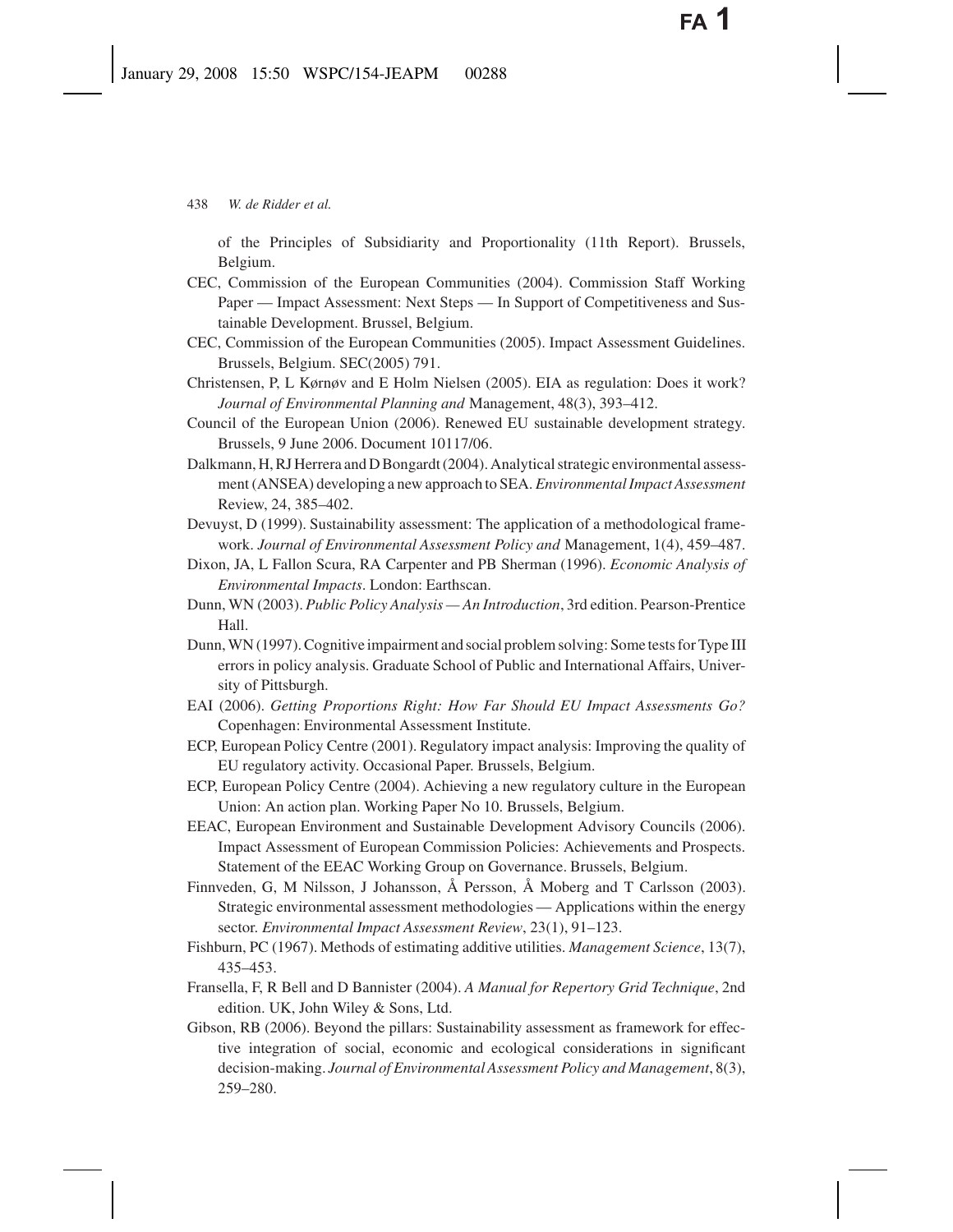- Glenn, JC and TJ Gordon (eds.) (2005). Futures research methodology version 2.0 (CD-ROM). American Council for the United Nations University ACUNU, USA.
- Heijden, K van der (2005). *Scenarios: The Art of Strategic Conversation*. New York: John Wiley.
- Helmer, O (1977). Problems in futures research. Delphi and casual cross-impact analysis. *Futures*, 9(1), 17–31.
- Hertin, J, A Jordan, M Nilsson, B Nykvist, D Russel and J Turnpenny (2006). An institutional account of assessment use "in context" across four jurisdictions. Deliverable D2.3 of the MATISSE project, Work Package 2 — An institutional analysis of current uses of ISA-related tools in their "real world" policy context. Norwich, UK.
- Hisschemöller, M and R Hoppe (1996). Coping with intractable controversies: The case for problem structuring in policy design and analysis. *Knowledge and Policy, the International Journal of Knowledge Transfer and Utilisation*, 8(4), 40–61.
- Hogwood, BW and LA Gunn (1984). *Policy Analysis for the Real World*. London: Oxford University Press.
- Jankowski, P (1995). Integrating geographical information systems and multiple criteria decision-making methods. *International Journal of Geographical Information Science*, 9(3), 251–273.
- Jankowicz, D (2004). *The Easy Guide to Repertory Grids.* UK: John Wiley & Sons Ltd.
- Jørgensen, T (1995). Consensus Conferences in the health care sector. In Joss, S and J Durant (eds.), *Public Participation in Science: The Role of Consensus conferences in Europe*. London: The Science Museum, pp. 17–30.
- Kates, RW, WC Clark, R Corell, JM Hall, CC Jaeger, I Lowe, JJ McCarthy, HJ Schellnhuber, B Bolin and NM Dickson (2001). *Science*, 292, 641–642.
- Keeney, R and H Raiffa (1976). *Decisions with Multiple Objectives: Preferences and Value Trade-Offs*. New York: Wiley.
- Kerkhof, M van de, M Hisschemöller and M Spanjersberg (2002). Shaping diversity in participatory foresight studies. Experiences with interactive backcasting in a stakeholder dialogue on long-term climate policy in the Netherlands. *Greener Management International*, 37 (1), 85–99.
- Lee, N (2006). Bridging the gap between theory and practice in integrated assessment. *Environmental Impact Assessment Review*, 26, 57–78.
- Lee, N and C Kirkpatrick (2001). Methodologies for sustainability impact assessment of proposals for new trade agreements. *Journal of Environmental Assessment Policy and Management*, 3(3), 395–412.
- Lee, N and C Kirkpatrick (2004). A pilot study of the quality of european commission extended impact assessments. Impact Assessment Research Centre, working paper series No. 8. Manchester, UK.
- Lee, N and C Kirkpatrick (2006). Evidence-based policy making in Europe: An evaluation of European Commission integrated impact assessments. *Impact Assessment and Project Appraisal,* 24, 23–33.
- Mandelkern Group on Better Regulation, D Mandelkern, chair (2001). Final Report. np.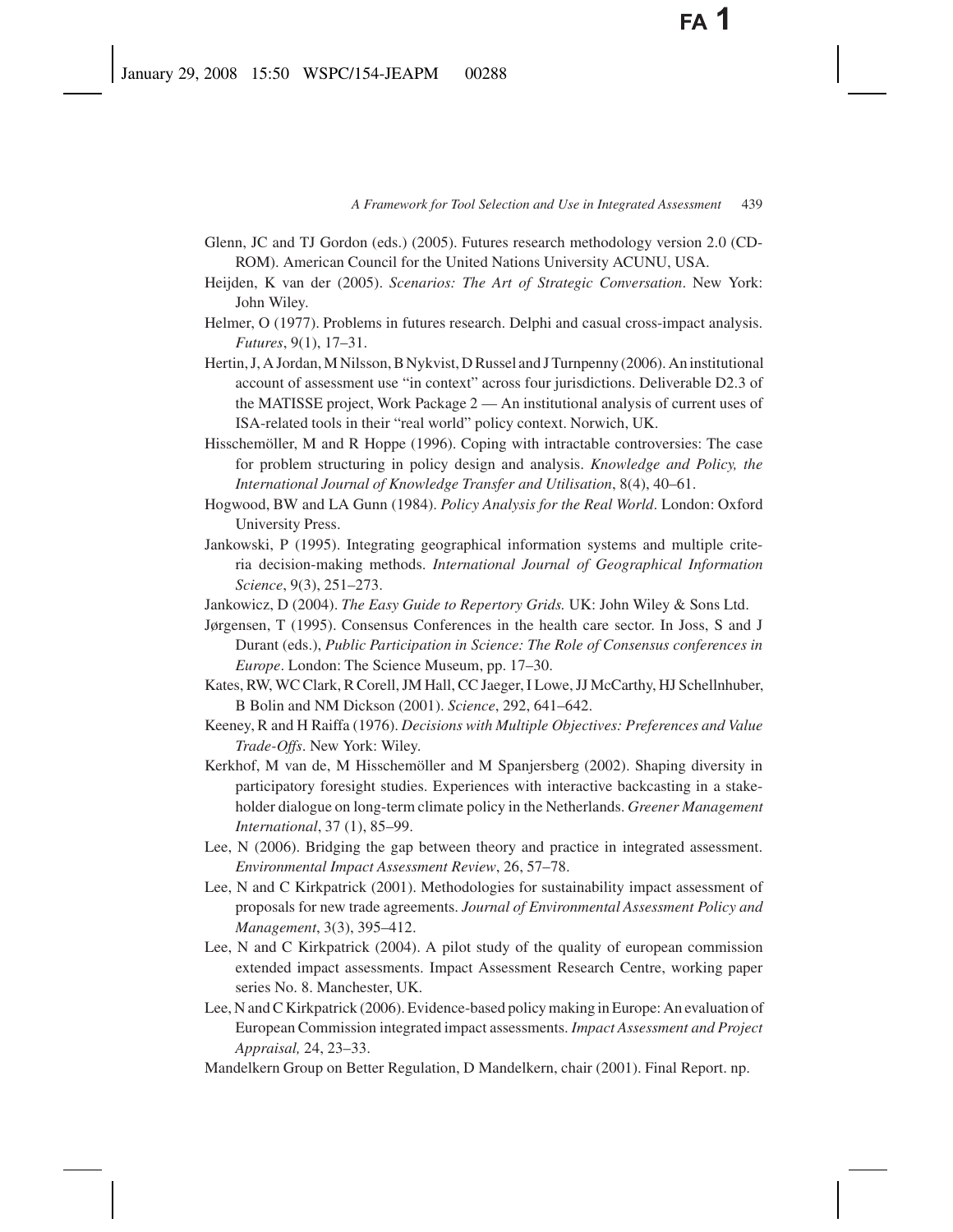- Mitchell, RC and RT Carson (1989). *Using Surveys to Value Public Goods: The Contingent Valuation Method.* Washington, DC: Resources for the Future.
- Miser, H and E Quade, Eds. (1985). *Handbook of Systems Analysis: Overview of Uses, Procedures, Applications and Practices*. Chichester: John Wiley & Sons.
- Morgan, D (1988). *Focus Groups as Qualitative Research*. Newbury Park, CA: Sage Publications.
- National Audit Office (2006). *Regulatory Impact Assessments and Sustainable Development*. London: NAO.
- Nilsson, M, A Björklund, G Finnveden and J Johansson (2005). Testing an SEA methodology in the energy sector: A waste incineration tax proposal. *Environmental Impact Assessment Review*, 25, 1–32.
- Nordhaus, WD and J Tobin (1972). Is growth obsolete? In *Economic Growth*, National Bureau of Economic Research, General Series No. 96, New York, pp. 1–80.
- Norse, D and JB Tschirley (2000). Links between science and policy making. *Agriculture, Ecosystems and Environment*, 82, 15–26.
- O'Riordan, T (2004). Environmental science, sustainability and politics. *Transactions of the Institute of British Geographers*, NS29, 234–247.
- Pearce, D, G Atkinson, S Mourato (2006). Cost-benefit analysis and the environment Recent developments. Organisation for Economic Co-Operation and Development (OECD). Paris.
- Petts, J (ed.) (2000). *Handbook of Environmental Impact Assessment, Volume 1–2*, London: Blackwell Science.
- Pope, J (2006). Editorial What's so special about sustainability assessment. *Journal of Environmental Assessment Policy and Management*, 8(3), v–x.
- Pope, J and W Grace (2006). Sustainability assessment in context: Issues of process, policy and governance. *Journal of Environmental Assessment Policy and Management*, 8(3), 373–398.
- Quade, ES (1983). *Analysis for Public Decisions*. 3rd Edition. New York: Elsevier.
- Renda, A (2006). I*mpact Assessment in the EU: The State of the Art and the Art of the State*. Brussels, Belgium: Centre for European Policy Studies.
- Sabatier, PA (ed.) (1999). *Theories of the Policy Process*. Westview Press.
- Schneider, SJ, J Kerwin, J Frechtling and BA Vivari (2002). Characteristics of the discussion in online and face-to-face focus groups. *Social Science Computer Review*, 20(1), 31–42.
- Schwartz, P (1996). *The Art of the Long View: Planning for the Future in an Uncertain World*. Currency: Strawberry Hills.
- Scrase, JI and WR Sheate (2002). Integration and integrated approaches to assessment: What do they mean for the environment. *Journal of Environmental Policy & Planning*, 4, 275–294.
- Sheate, WR, S Dagg, J Richardson, R Aschemann, J Palerm and U Steen (2003). Integrating the environment into strategic decision-making: Conceptualizing policy SEA. *European Environment*, 13, 1–18.
- Stinchcome, K and RB Gibson (2001). Strategic environmental assessment as a means for pursuing sustainability: Ten advantages and ten challenges. *Journal of Environmental Policy and Management*, 3(3), 343–372.